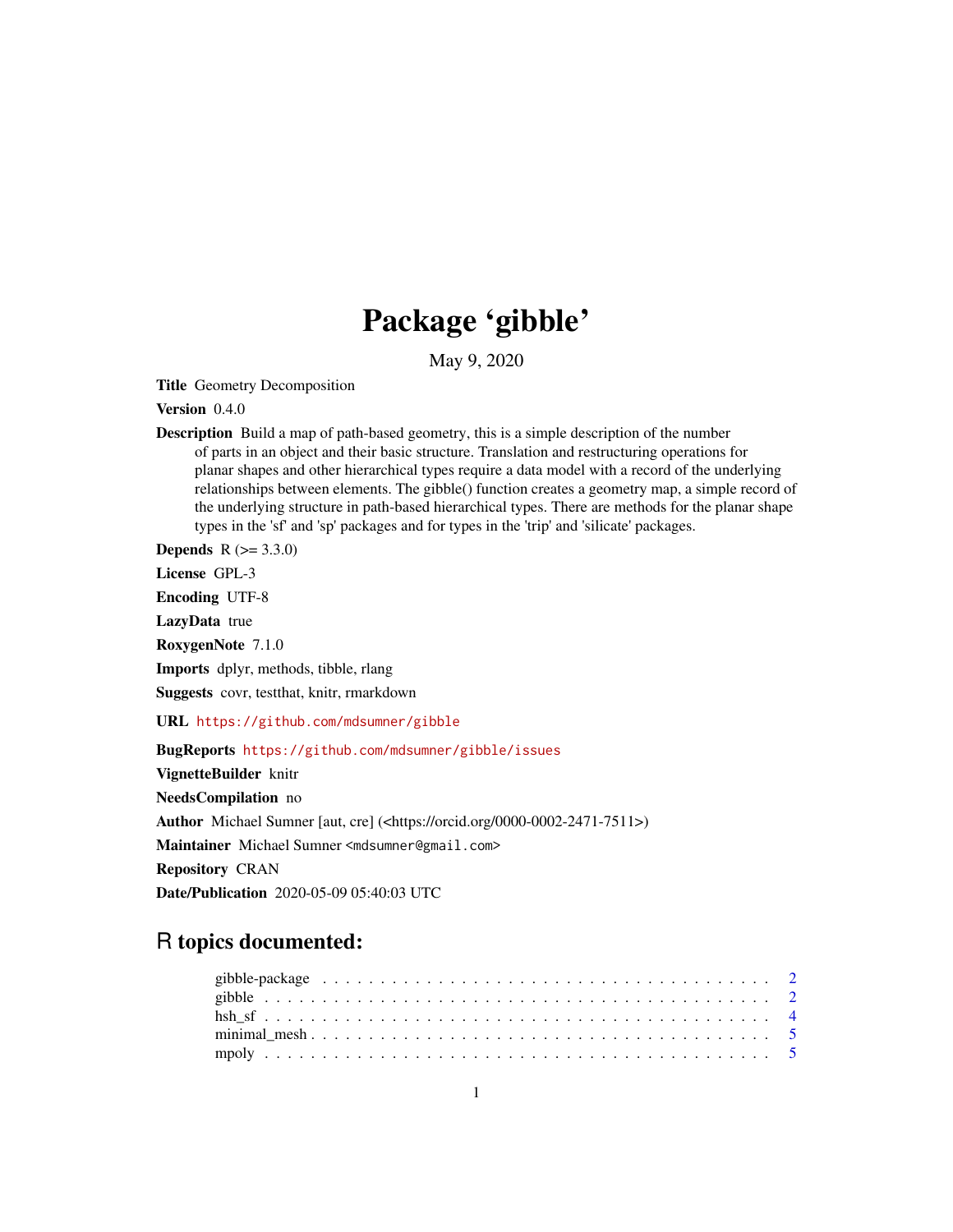#### <span id="page-1-0"></span>**Index** [6](#page-5-0) **6**

gibble-package *gibble package*

#### Description

Path-based geometry decomposition to data frame.

#### Details

The goal of gibble is to provide a straightforward map of path-based data structures. Paths are connected linear sequences of coordinates, otherwise known as *lines*. Structured spatial data includes *objects* composed of *paths*, which are islands, holes within island, lines, and points. Polygons require an extra grouping level *subobject* to ensure holes are nested within their island, but this is ignored for other types.

Sequential inear structures are not optimal for many operations when working with spatial data, and gibble provides a simple bridge between existing paths and tools to decompose them to primitives.

gibble *Path-based geometry decomposition*

#### **Description**

A gibble is a geometry map, a summary of the structure of each path within a simple planar shape. The generic function gibble() will summarize all paths within a complex type with a data frame row for each. Each row of the gibble summary represents a component element of the object's geometry and records the number of rows (i.e. how many coordinates) and the number of columns (i.e. the number of axes in the geometric space). Another column type records the class of the object, and object records an identifier for the entire object. A special case column subobject identifies the component POLYGON part within a MULTIPOLYGON. I.e. subobject is 1 unless that part is a hole. All identifiers are sequential within the higher level groupings.

#### Usage

```
## S3 method for class 'POINT'
gibble(x, \ldots)## S3 method for class 'MULTIPOINT'
gibble(x, \ldots)## S3 method for class 'LINESTRING'
gibble(x, \ldots)## S3 method for class 'MULTILINESTRING'
gibble(x, ...)
```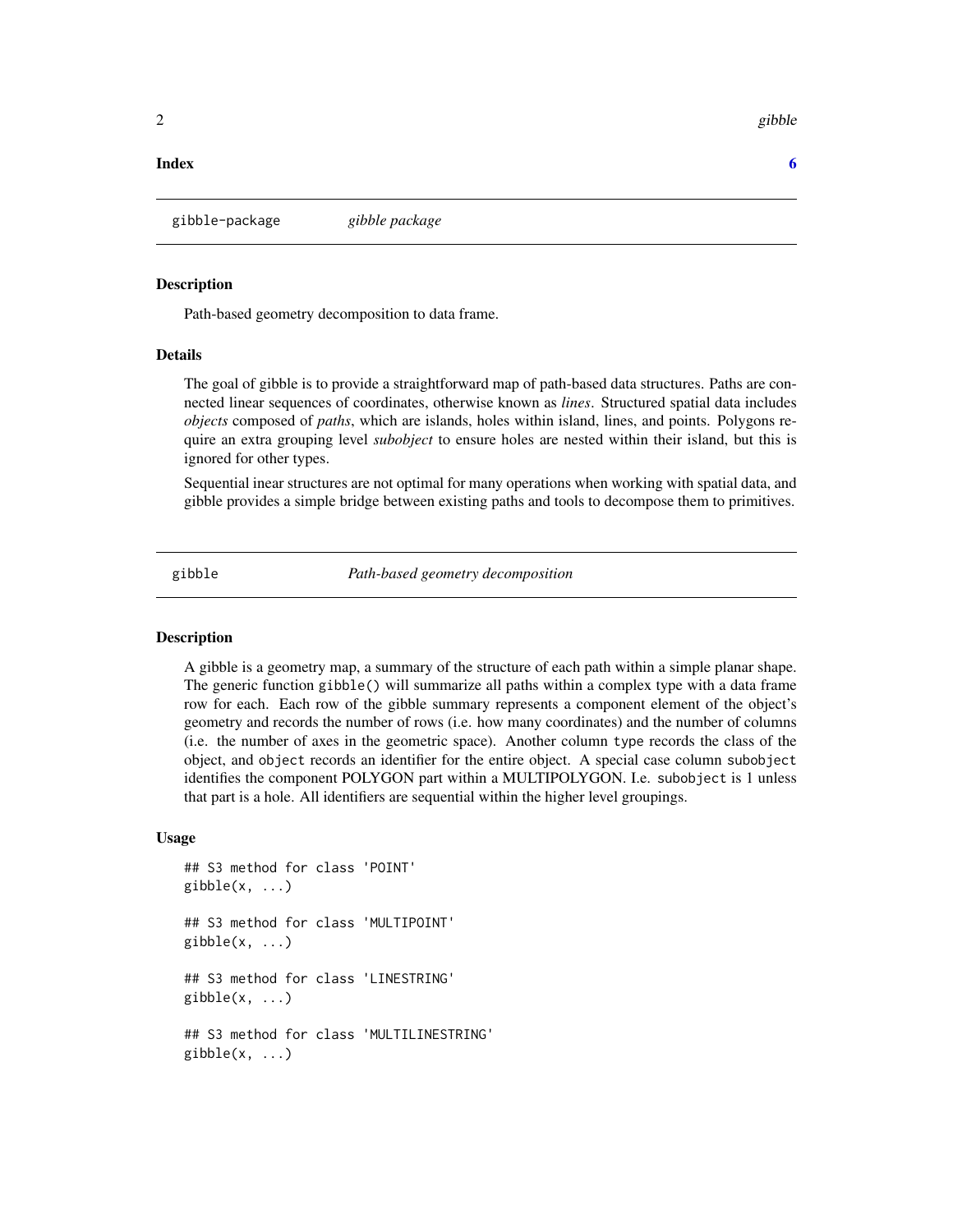#### gibble 3

## S3 method for class 'POLYGON'  $gibble(x, \ldots)$ ## S3 method for class 'MULTIPOLYGON'  $gibble(x, ...)$ ## S3 method for class 'list'  $gibble(x, ...)$ ## S3 method for class 'sfc'  $gibble(x, ...)$ ## S3 method for class 'sf'  $gibble(x, ...)$ ## S3 method for class 'PATH0'  $gibble(x, \ldots)$ ## S3 method for class 'PATH'  $gibble(x, ...)$ ## S3 method for class 'trip'  $gibble(x, ...)$ ## S3 method for class 'Polygon' gibble(x, ...) ## S3 method for class 'Polygons'  $gibble(x, ...)$ ## S3 method for class 'SpatialPolygons'  $gibble(x, ...)$ ## S3 method for class 'Line'  $gibble(x, \ldots)$ ## S3 method for class 'Lines'  $gibble(x, ...)$ ## S3 method for class 'SpatialLines'  $gibble(x, ...)$ ## S3 method for class 'SpatialMultiPoints' gibble(x, ...) ## S3 method for class 'SpatialPoints'  $gibble(x, ...)$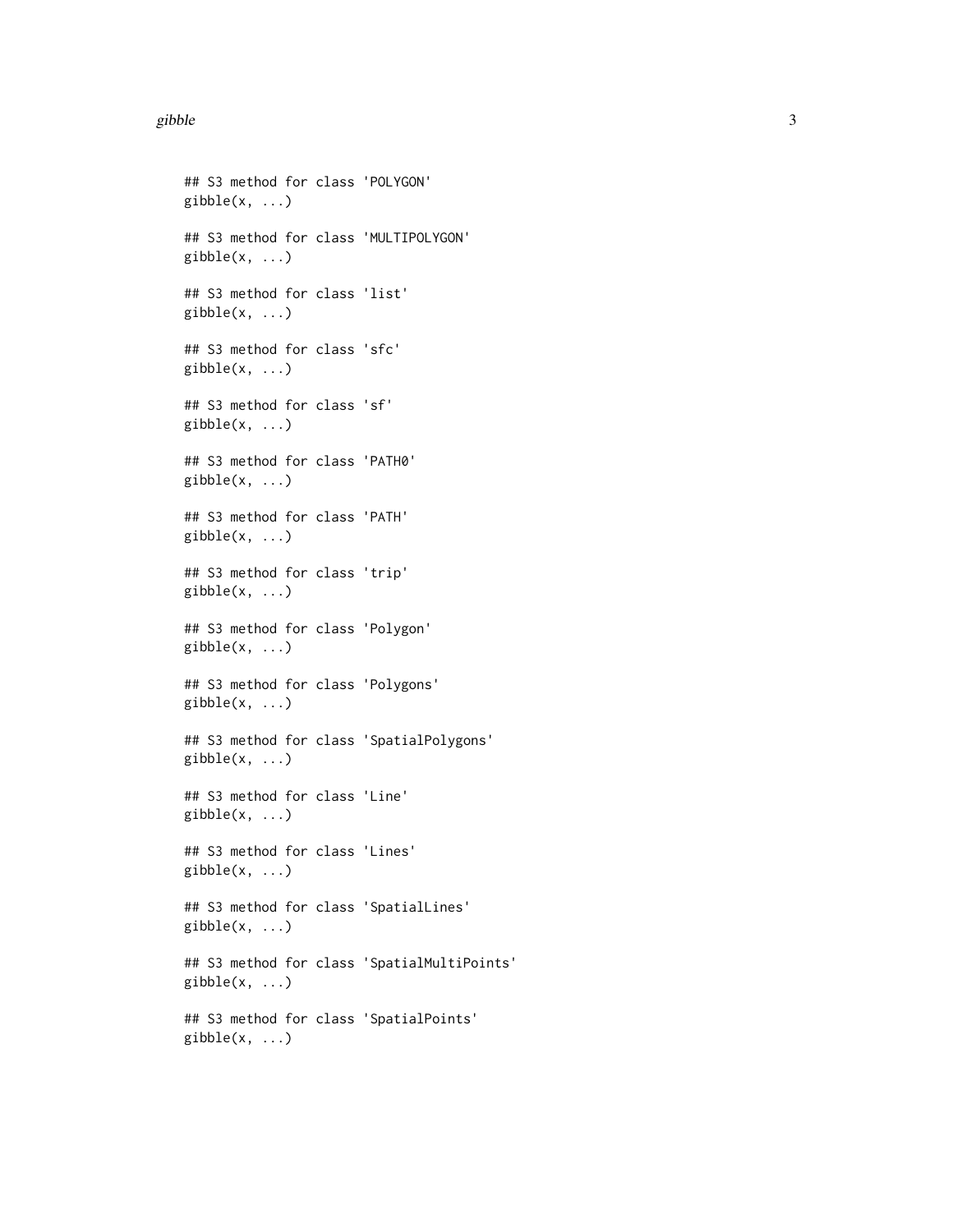```
## S3 method for class 'Spatial'
gibble(x, \ldots)gibble(x, \ldots)## Default S3 method:
gibble(x, ...)
```
#### Arguments

|                   | geometry model                                 |
|-------------------|------------------------------------------------|
| $\cdot\cdot\cdot$ | arguments reserved for methods, none currently |

#### Details

Methods are provided for the sf classes. There is an internal version that is designed to work fast on sets of structures, by delaying conversion to list or data frame for as late as possible.

A geometry map is not so helpful on its own, and so does not have a formal class. It is designed for use within other workflows such as updating the coordinates of model object or translating between superficially different formats.

Gibble is a distillation of the sc\_path encoding of package [silicate,](https://github.com/hypertidy/silicate) which came from the map\_table decompositions of spbabel, as an improvement on the single-table fortify model used in ggplot2.

#### Value

data frame summarizing the geometry map, see Details

#### Examples

gibble(minimal\_mesh)

hsh\_sf *hsh, home sweet home*

#### **Description**

A testing data set, a list of poly, line, points. The relationships between the objects cover many interesting cases. There are multi-island objects with holes and other objects that fall inside those holes. All paths share vertices with a neighbour. There is topological intersection along a diagonal line where two objects meet and are joined by shared vertices that were inserted deliberately.

#### Details

hsh\_sf is the holey home in sf format.

<span id="page-3-0"></span>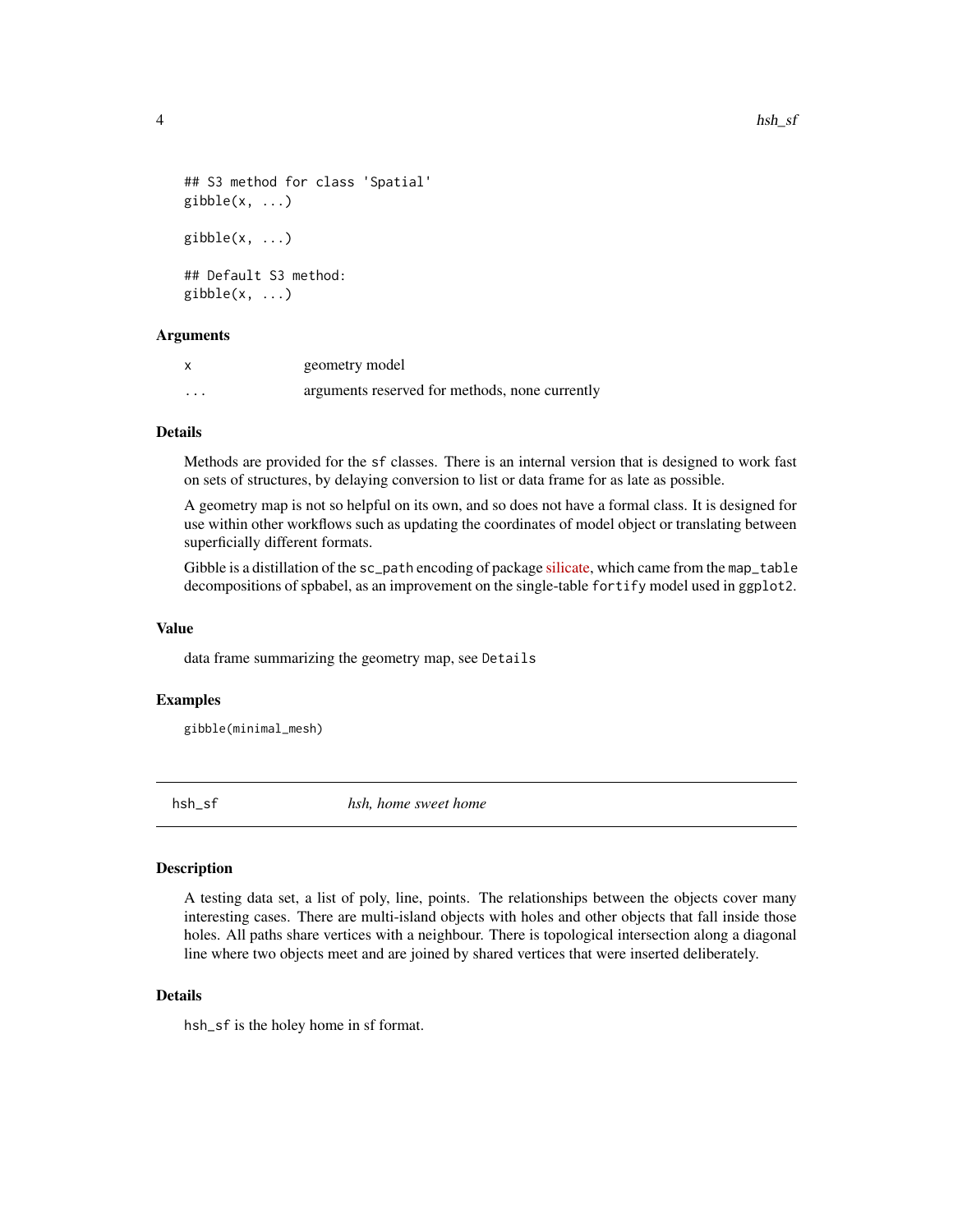<span id="page-4-0"></span>minimal\_mesh *minimal mesh*

#### Description

A testing data set, minimal\_mesh composed of two MULTIPOLYGONs sharing one edge.

mpoly *mpoly*

#### Description

A testing data set, composed of two MULTIPOLYGONs, one is the manually constructed example from sf (and silicate::sfzoo\$multipolygon), the second is South Australia, with many lake-islands in the main polygon, and one artifical hole in the Kangaroo Island polygon.